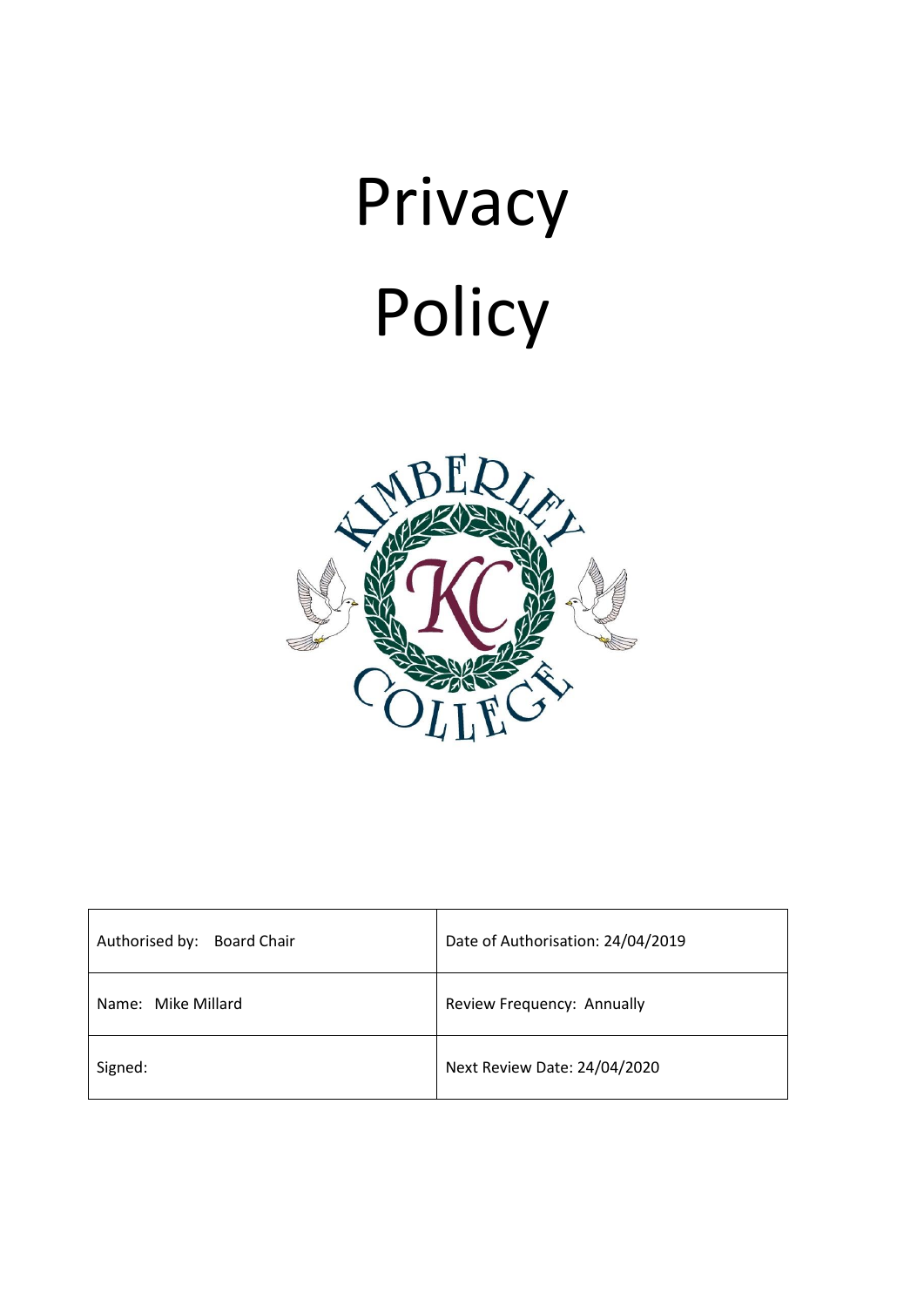



## **1. Purpose**

Kimberley College is bound by the Australian Privacy Principles contained in the Commonwealth Privacy Act. This Policy outlines the privacy policy of the College and describes how the College uses and manages personal information provided to or collected by it.

## **2. Scope**

The policy applies to board members, employers, employees, volunteers, parents/guardians and students, contractors, and people visiting the school site; and describes the type of information the College collects, how the information is handled, how and to whom the information is disclosed, and how the information may be accessed.

## **3. References**

- Australian Privacy Principles
- Privacy Act 1988 (Cth)
- Kimberley College Child Protection Policy
- Kimberley College Disabilities Policy

## **4. Exception In Relation To Employee Records**

Under the *Privacy Act 1988* (Cth) (**Privacy Act**), the Australian Privacy Principles do not apply to an employee record held by the employing entity. As a result, this Privacy Policy does not apply to Kimberley College's treatment of an employee record, where the treatment is directly related to a current or former employment relationship between Kimberley College and employee.

#### **5. Policy Statement**

This Privacy Policy sets out how Kimberley College manages personal information provided to or collected by it. Kimberley College is bound by the Australian Privacy Principles contained in the *Privacy Act* Kimberley College may, from time to time, review and update this Privacy Policy to take account of new laws and technology, changes to Kimberley College's operations and practices and to make sure it remains appropriate to the changing school environment.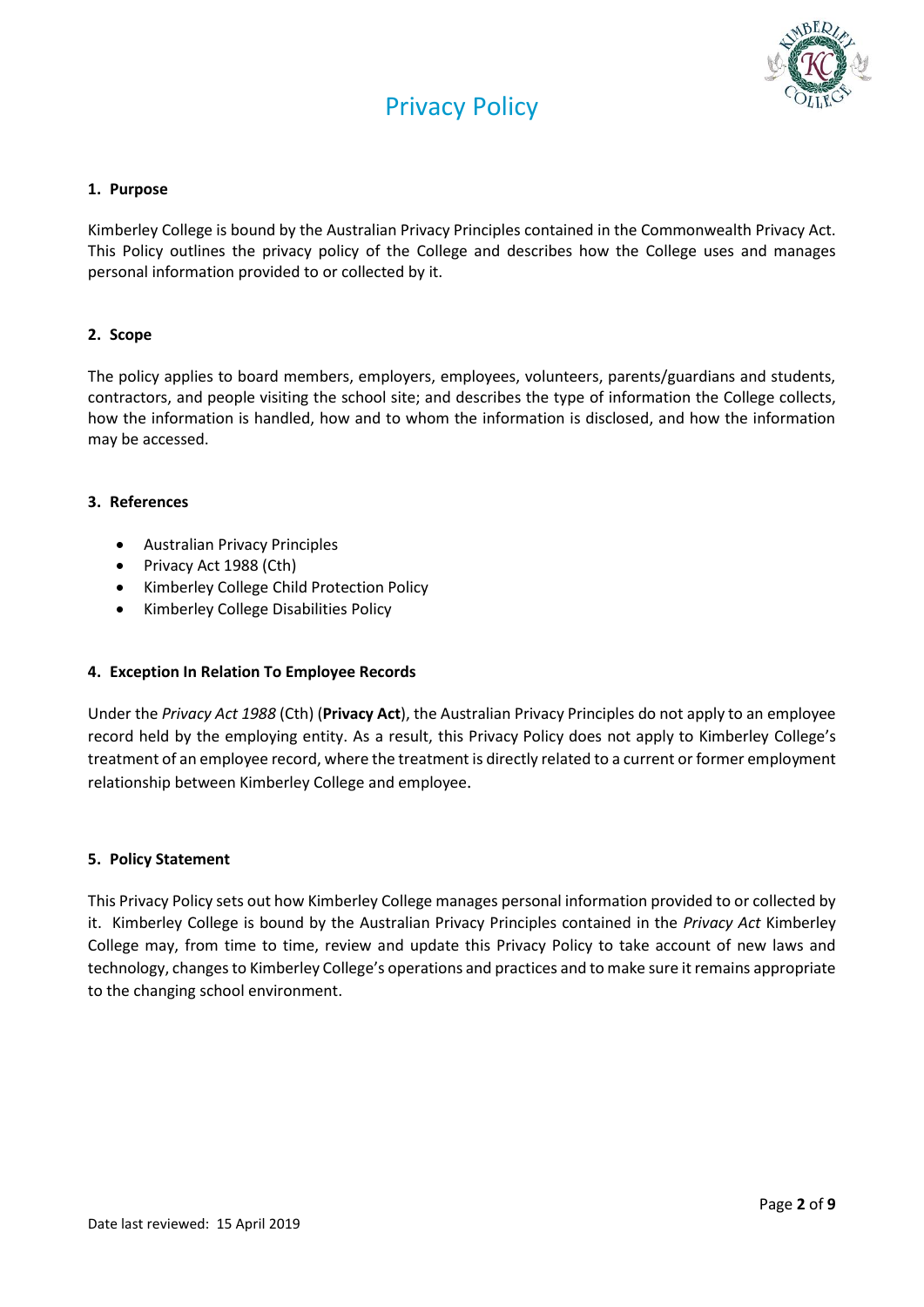

## **6. What Kinds Of Personal Information Does The College Collect And How Does The College Collect It?**

The type of information Kimberley College collects and holds includes (but is not limited to) personal information, including health and other sensitive information, about:

- students and parents and/or guardians ('Parents') before, during and after the course of a student's enrolment at the College:
	- o name, contact details (including next of kin), date of birth, gender, language background, previous school and religion;
	- o parents' education, occupation and language background;
	- o medical information (e.g. details of disability and/or allergies, absence notes, medical reports and names of doctors);
	- o conduct and complaint records, or other behaviour notes, and school reports; information about referrals to government welfare agencies;
	- o counselling reports;
	- o health fund details and Medicare number;
	- o any court orders;
	- o volunteering information; and
	- o photos and videos at College events.
- job applicants, staff members, volunteers and contractors:
	- o name, contact details (including next of kin), date of birth, and religion;
	- o information on job application;
	- o professional development history;
	- o salary and payment information, including superannuation details;
	- $\circ$  medical information (e.g. details of disability and/or allergies, and medical certificates);
	- o complaint records and investigation reports;
	- o leave details;
	- o photos and videos at College events;
	- o workplace surveillance information;
	- $\circ$  work emails and private emails (when using work email address) and Internet browsing history
- other people who come into contact with the College including name and contact details and any other information necessary for the particular contact with the College.

#### **Personal Information you provide:**

Kimberley College will generally collect personal information held about an individual by way of forms filled out by parents or students, face-to-face meetings and interviews, emails and telephone calls. On occasions people other than parents and students provide personal information.

## **Personal Information provided by other people:**

In some circumstances Kimberley College may be provided with personal information about an individual from a third party, for example a report provided by a medical professional or a reference from another school.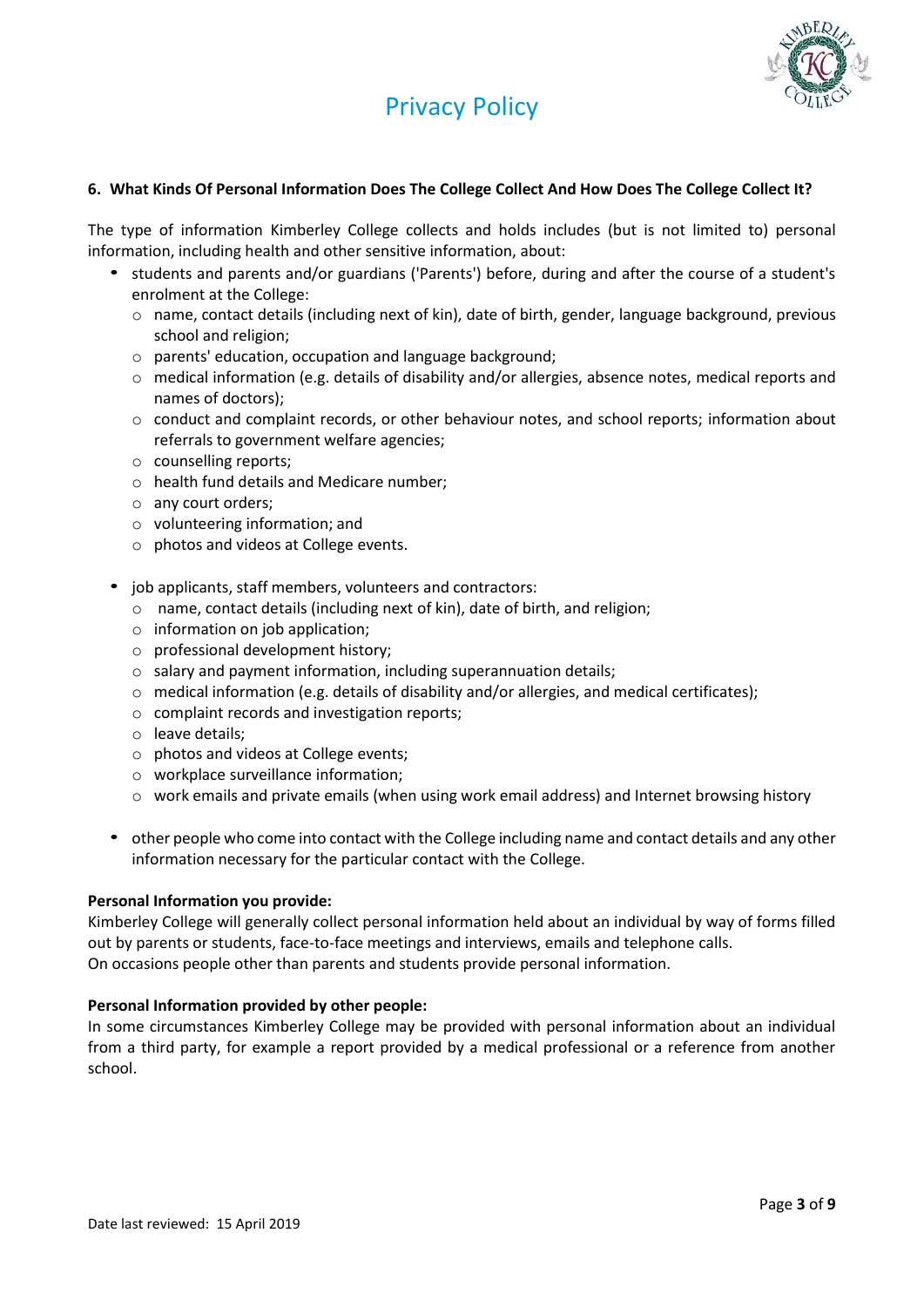



## **7. How Will The College Use The Personal Information You Provide?**

Kimberley College will use personal information it collects from you for the primary purpose of collection, and for such other secondary purposes that are related to the primary purpose of collection and reasonably expected by you, or to which you have consented.

## **Students and Parents:**

In relation to personal information of students and parents, Kimberley College's primary purpose of collection is to enable Kimberley College to provide schooling to students enrolled at the College, exercise its duty of care, and perform necessary associated administrative activities, which will enable students to take part in all the activities of the College. This includes satisfying the needs of parents, the needs of the students and the needs of Kimberley College throughout the whole period the student is enrolled at the College.

The purposes for which Kimberley College uses personal information of students and parents include:

- to keep parents informed about matters related to their child's schooling, through correspondence, newsletters and magazines
- day-to-day administration of Kimberley College
- looking after student's educational, social and medical wellbeing
- seeking donations and marketing for Kimberley College
- to satisfy Kimberley College's legal obligations and allow the College to discharge its duty of care.

In some cases where Kimberley College requests personal information about a student or parent, if the information requested is not provided, Kimberley College may not be able to enrol or continue the enrolment of the student or permit the student to take part in a particular activity.

On occasions information such as academic and sporting achievements, student activities and similar news is published in College newsletters and magazines, on our intranet [and on our website] this may include photographs and videos of student activities such as sporting events, school camps and school excursions. The College will obtain permissions [annually] from the student's parent or guardian (and from the student if appropriate) if we would like to include such photographs or videos [or other identifying material] in our promotional material or otherwise make this material available to the public such as on the internet.

## **Job applicants, Staff Members and Contractors:**

In relation to personal information of job applicants, staff members and contractors, Kimberley College's primary purpose of collection is to assess and (if successful) to engage the applicant, staff member or contractor, as the case may be.

The purposes for which Kimberley College uses personal information of job applicants, staff members and contractors include:

- in administering the individual's employment or contract, as the case may be
- for insurance purposes
- seeking donations and marketing for the College
- to satisfy the College's legal obligations, for example, in relation to child protection legislation.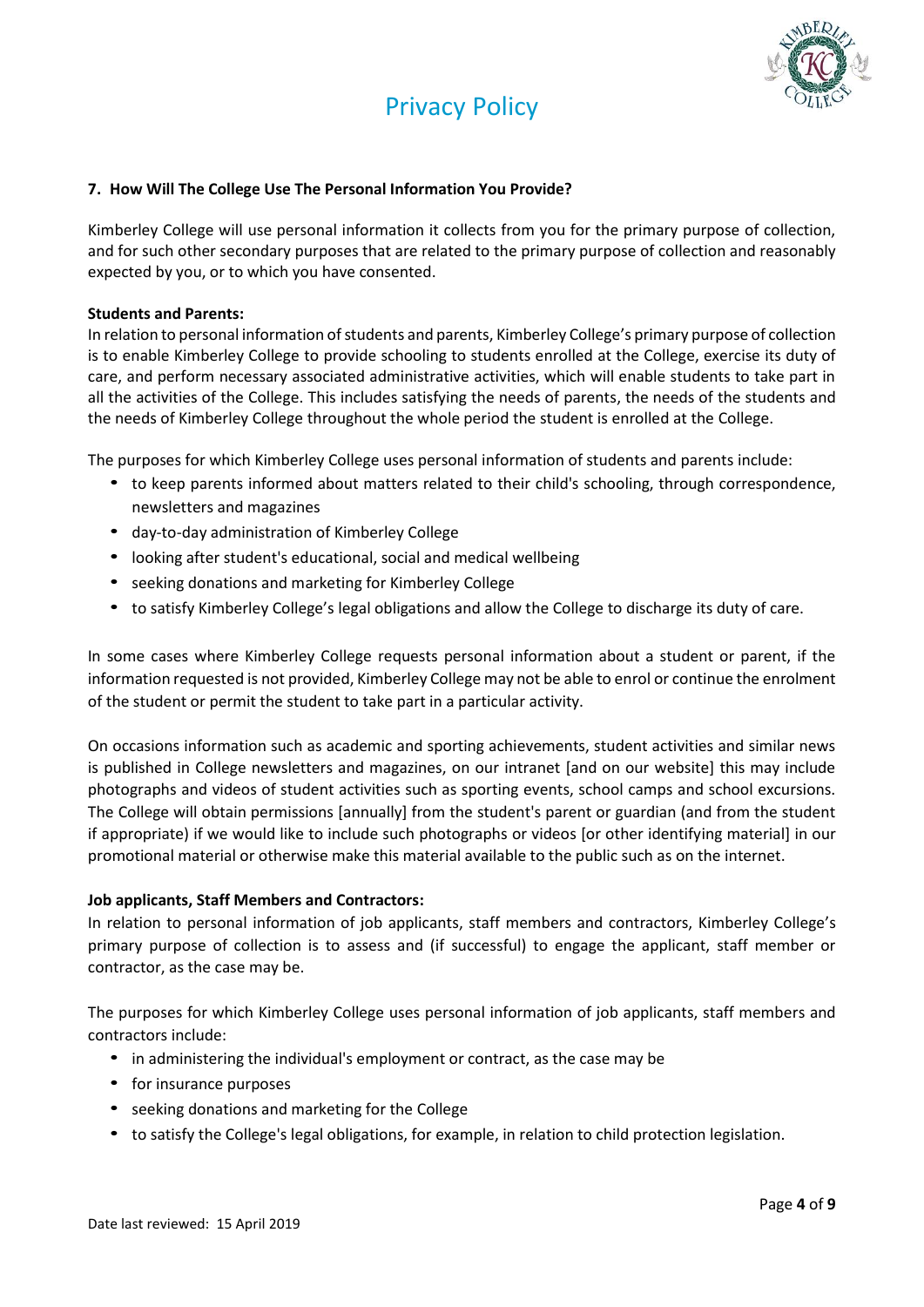

## **Volunteers:**

The College also obtains personal information about volunteers who assist Kimberly College in its functions or conduct associated activities, such as alumni associations, to enable Kimberley College and the volunteers to work together.

## **Marketing and Fundraising:**

Kimberley College treats marketing and seeking donations for the future growth and development of the school as an important part of ensuring that Kimberley College continues to provide a quality learning environment in which both students and staff thrive. Personal information held by Kimberley College may be disclosed to organisations that assist in the school's fundraising, for example, the Kimberley College's Foundation or alumni organisation [or, on occasions, external fundraising organisations].

Parents, staff, contractors and other members of the wider College community may from time to time receive fundraising information. College publications, like newsletters and magazines, which include personal information, may be used for marketing purposes.

If you would like to opt-out of direct marketing please contact the Principal by emailing [principal@kimberley.college.](mailto:principal@kimberley.college)

# **8. Who Might the College Disclose Personal Information to and Store Your Information with?**

Kimberley College may disclose personal information, including sensitive information, held about an individual for educational, legal, administrative, marketing and support purposes. This may include to:

- another school or staff at another school
- government departments (including for policy and funding purposes)
- medical practitioners
- people providing educational, support and health services to the College, including specialist visiting teachers, [sports] coaches, volunteers, counsellors and providers of learning and assessment tools
- assessment and educational authorities, including the Australian Curriculum, Assessment and Reporting Authority (ACARA) and NAPLAN Test Administration Authorities (who will disclose it to the entity that manages the online platform for NAPLAN)
- people providing administrative and financial services to Kimberley College
- recipients of College publications, such as newsletters and magazines
- students' parents or guardians
- anyone you authorise Kimberley College to disclose information to
- anyone to whom we are required or authorised to disclose the information to by law, including child protection laws.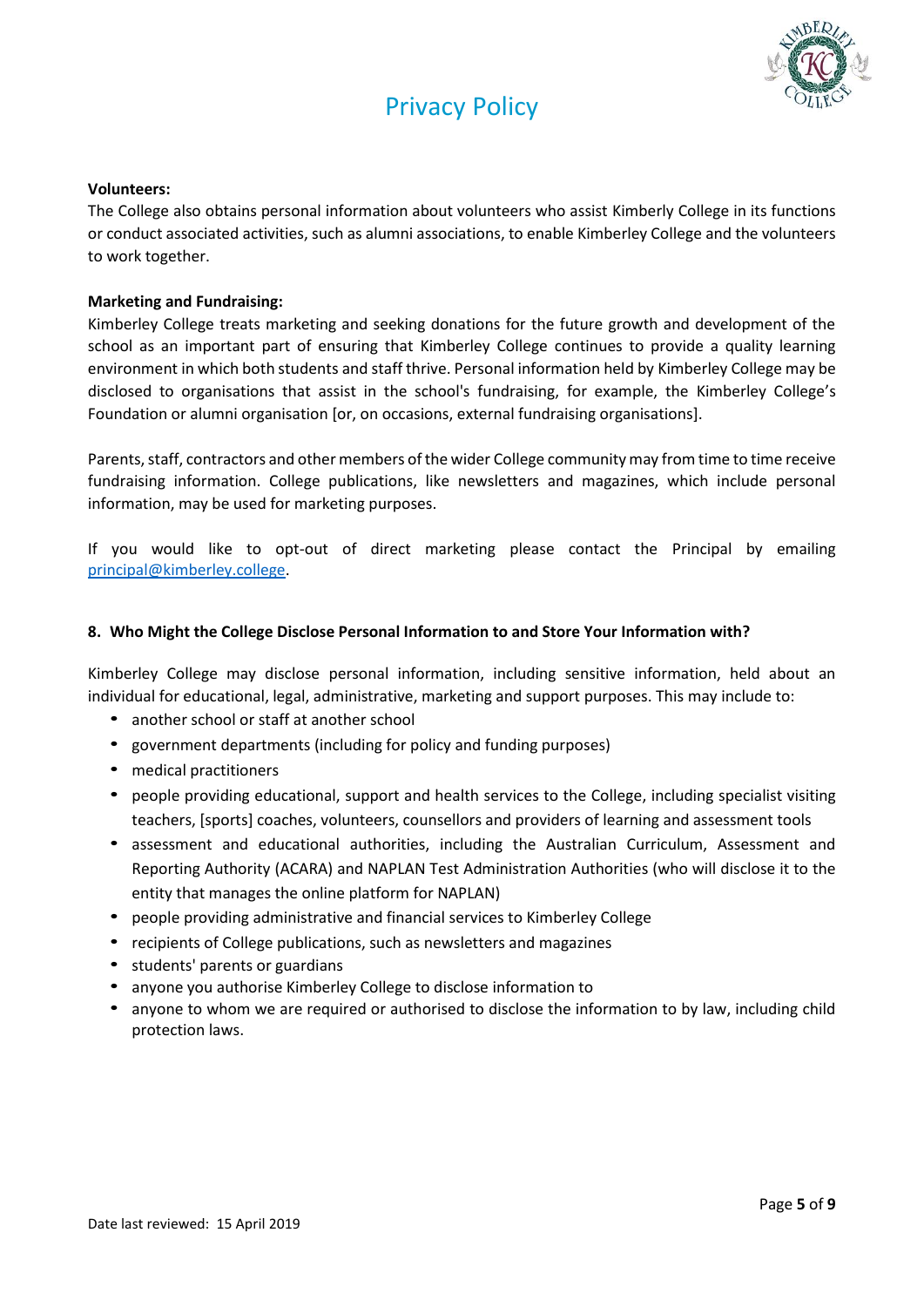

## **9. Sending And Storing Information Overseas**

Kimberley College may disclose personal information about an individual to overseas recipients, for instance, to facilitate a school exchange. However, Kimberley College will not send personal information about an individual outside Australia without:

- obtaining the consent of the individual (in some cases this consent will be implied)
- otherwise complying with the Australian Privacy Principles or other applicable privacy legislation.

Kimberley College may use online or 'cloud' service providers to store personal information and to provide services to Kimberley College that involve the use of personal information, such as services relating to email, instant messaging and education and assessment applications. Some limited personal information may also be provided to these service providers to enable them to authenticate users that access their services. This personal information may be stored in the 'cloud' which means that it may reside on a cloud service provider's server which may be situated outside Australia.

An example of such a cloud service provider is Google. Google provides the 'Google Apps for Education' (GAFE) including Gmail, and stores and processes limited personal information for this purpose. School personnel and the AIS and its service providers may have the ability to access, monitor, use or disclose emails, communications (e.g. instant messaging), documents and associated administrative data for the purposes of administering GAFE and ensuring its proper use. The data centres where the personal information is likely to be kept are located in the USA, Taiwan, Singapore, Ireland, Netherlands and Belgium.

## **10. Sensitive Information**

In referring to 'sensitive information', Kimberley College means: information relating to a person's racial or ethnic origin, political opinions, religion, trade union or other professional or trade association membership, philosophical beliefs, sexual orientation or practices or criminal record, that is also personal information; health information and biometric information about an individual.

Sensitive information will be used and disclosed only for the purpose for which it was provided or a directly related secondary purpose, unless you agree otherwise, or the use or disclosure of the sensitive information is required by law.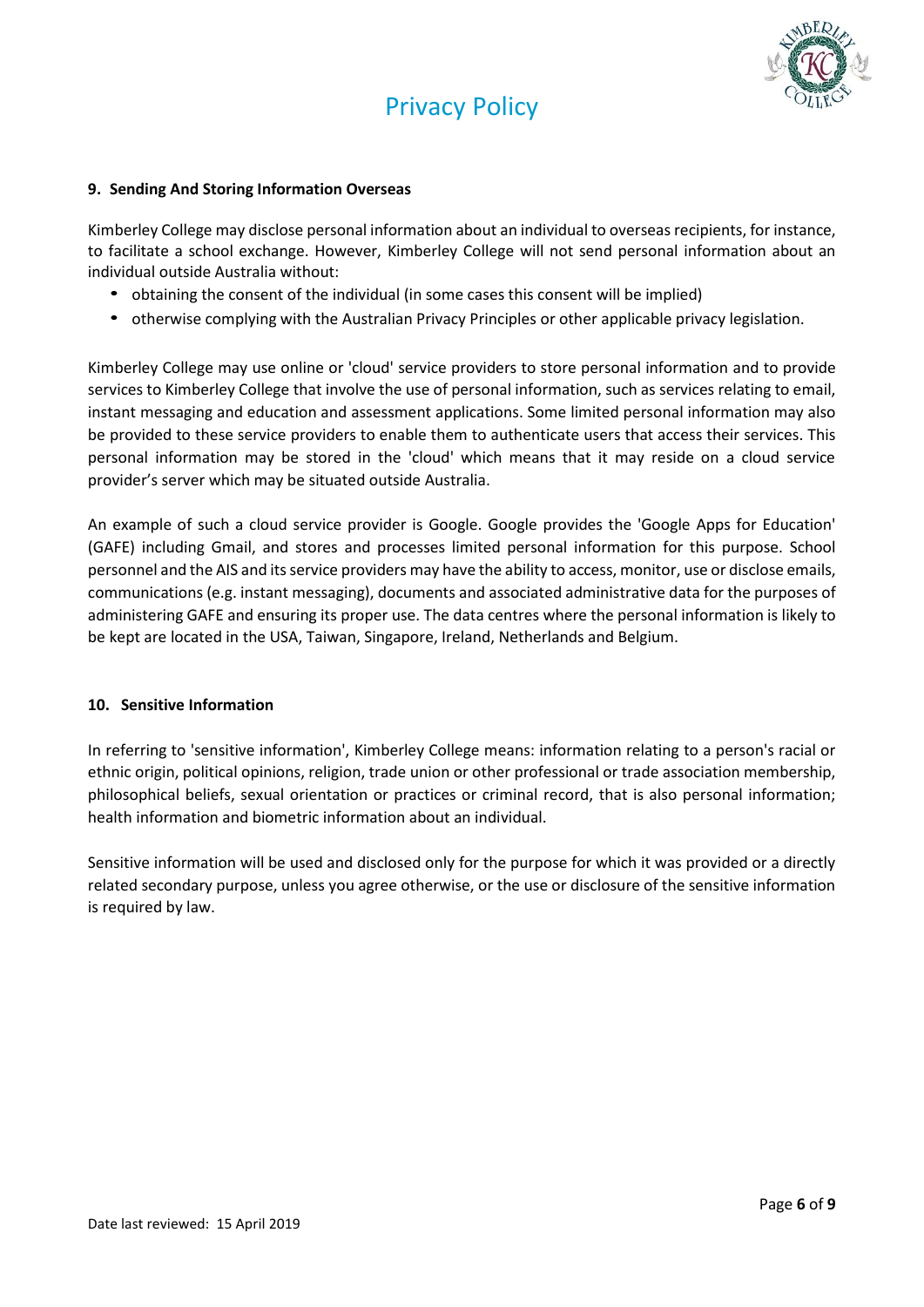

## **11. Management and Security of Personal Information**

Kimberley College's staff are required to respect the confidentiality of students' and parents' personal information and the privacy of individuals. Kimberley College has in place steps to protect the personal information Kimberley College holds from misuse, interference and loss, unauthorised access, modification or disclosure by use of various methods including locked storage of paper records and password access rights to computerised records.

## **12. Data Breaches**

It will be deemed that an 'eligible data breach' has occurred if:

- there has been unauthorised access to, or unauthorised disclosure of, personal information about one or more individuals (**the affected individuals**)
- a reasonable person would conclude there is a likelihood of serious harm to any affected individuals as a result
- the information is lost in circumstances where:
	- $\circ$  unauthorised access to, or unauthorised disclosure of, the information is likely to occur
	- o assuming unauthorised access to, or unauthorised disclosure of, the information was to occur, a reasonable person would conclude that it would be likely to result in serious harm to the affected individuals.

Serious harm may include serious physical, psychological, emotional, economic and financial harm, as well as serious harm to reputation.

## **What must the College do in the event of an 'eligible data breach'?**

If Kimberley College suspects that an eligible data breach has occurred, it will carry out a reasonable and expedient assessment/investigation within 30 days.

If such an assessment/investigation indicates there are reasonable grounds to believe an eligible data breach has occurred, then Kimberley College will be required to lodge a statement to the Privacy Commissioner (**Commissioner**). Where practical to do so, the school entity will also notify the affected individuals. If it is not practicable to notify the affected individuals, Kimberley College will publish a copy of the statement on its website, or publicise it in another manner.

## **Exception to notification obligation**

An exception to the requirement to notify will exist if there is a data breach and immediate remedial action is taken, and as a result of that action:

- there is no unauthorised access to, or unauthorised disclosure of, the information
- there is no serious harm to affected individuals, and as a result of the remedial action, a reasonable person would conclude the breach is not likely to result in serious harm.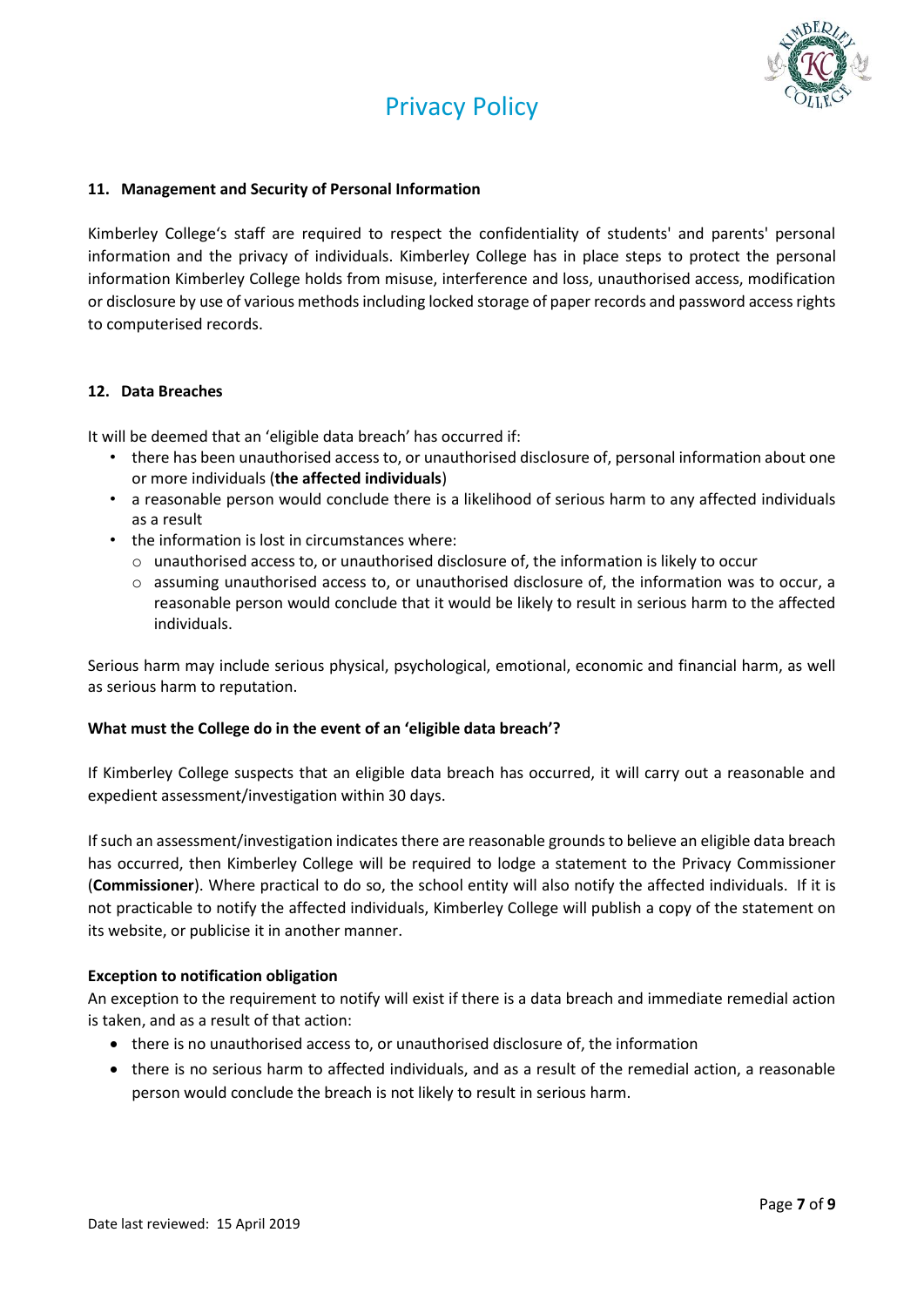



# **13. Access and Correction of Personal Information**

Under the *Privacy Act*, an individual has the right to seek and obtain access to any personal information which Kimberley College holds about them and to advise Kimberley College of any perceived inaccuracy. There are some exceptions to this right set out in the Act. Students will generally be able to access and update their personal information through their parents, but older students may seek access and correction themselves.

To make a request to access or to update any personal information Kimberley College holds about you or your child, please contact the Principal in writing. Kimberley College may require you to verify your identity and specify what information you require. Kimberley College may charge a fee to cover the cost of verifying your application and locating, retrieving, reviewing and copying any material requested. If the information sought is extensive, Kimberley College will advise the likely cost in advance. If we cannot provide you with access to that information, we will provide you with written notice explaining the reasons for refusal.

The College will take reasonable steps to ensure that any personal information is accurate, up to date, complete, relevant and not misleading.

## **14. Consent and Rights of Access to the Personal Information of Students**

Kimberley College respects every parent's right to make decisions concerning their child's education. Generally, Kimberley College will refer any requests for consent and notices in relation to the personal information of a student to the student's parents. Kimberley College will treat consent given by parents as consent given on behalf of the student, and notice to parents will act as notice given to the student.

As mentioned above, parents may seek access to personal information held by Kimberley College about them or their child by contacting the Principal. However, there will be occasions when access is denied. Such occasions would include where release of the information would have an unreasonable impact on the privacy of others, or where the release may result in a breach of Kimberly College's duty of care to a student.

The College may, at its discretion, on the request of a student grant that student access to information held by Kimberley College about them, or allow a student to give or withhold consent to the use of their personal information, independently of their parents. This would normally be done only when the maturity of the student and/or the student's personal circumstances warrant it.